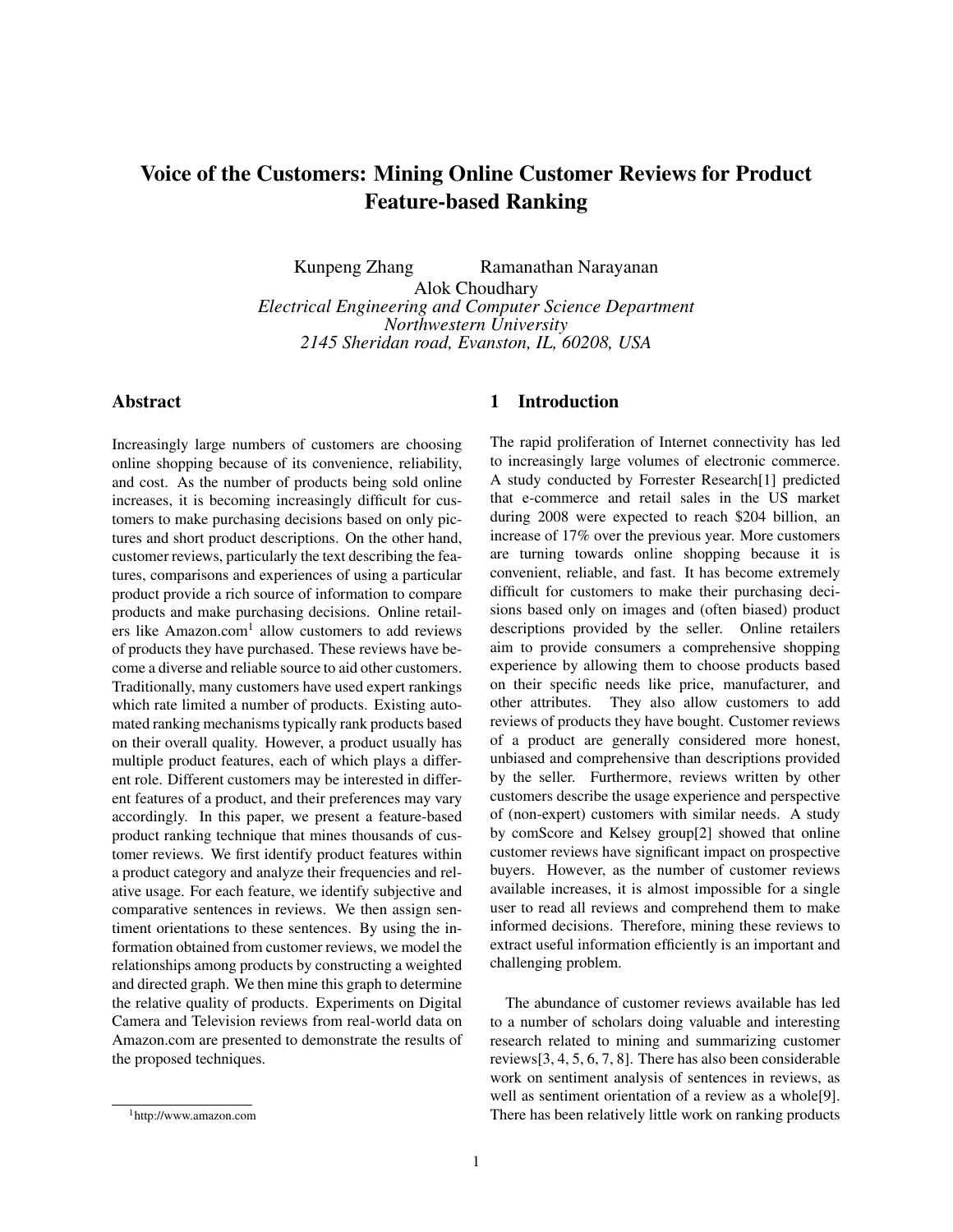

Figure 1: A Customer Review from Amazon.com. Product Features and Subjective/Comparative Sentences are Highlighted.

automatically based on customer reviews. Our work is based on the our proposed ranking scheme, where products are ranked based on their overall quality. A *product feature* is defined as an attribute of a product that is of interest to customers. Even though an overall ranking is an important measure, different product features are important to different customers based on their usage patterns and requirements. And different products may be designed and rank differently based on the feature of interest. For instance, a digital camera that is ranked highly overall may have less-than-stellar battery life. Thus, both overall ranking and more detailed product feature based ranking are important. In this paper, we propose an algorithm that uses customer review text, mines tens of thousands of reviews, and provides ranking of products based on product features. For each product category, 'product features' are defined and extracted in the data preprocessing step. Note that for most products, there is a standard set of features which are considered important and normally are provided with product descriptions. We then label each sentence with the product features described in it. We then identify four different types of sentences in customer reviews that are useful in determining a product's rank: *positive subjective*, *negative subjective*, *positive comparative*, *negative comparative*. Subjective sentences are those sentences in which the reviewer expresses positive or

negative sentiments about the product being reviewed. Comparative sentences contain information comparing competing products in terms of features, price, reliability etc. Fig. 1 depicts a typical customer review highlighting the different kinds of sentences. After developing techniques to identify such sentences, we build a weighted and directed product graph(feature-based) that captures the sentiments expressed by customers in reviews. We perform a ranking of products based on the graph.

Particularly, the main contributions in this work are:

- NLP and dynamic programming techniques to identify subjective/comparative sentences(product feature-based) in reviews and determine their sentiment orientations.
- Sentence classification techniques to build a weighted and directed graph which reflects the inherent quality of products in terms of their features.
- A ranking algorithm that uses this massive graph to produce a ranking list of products based on each considered product feature. That is, the end result of the algorithm is a ranking list that a potential customer can use to determine the best products based on customer's importance of one or more product features.

The reminder of this paper is organized as follows. Section 2 contains a summary of related work. We present our techniques in Section 3. Section 4 contains the details of datasets and experimental results followed by the conclusions in Section 5.

## 2 Related Work

Our work is partly based on and closely related to opinion mining and sentence sentiment classification. Extensive research has been done on sentiment analysis of review text[9, 10] and subjectivity analysis (determining whether a sentences is subjective or objective[22]). Another related area is feature/topic-based sentiment analysis[23], in which opinions on particular attributes of a product are determined. Most of this work concentrate on finding the sentiment associated with a sentence (and in some cases, the entire review). There has also been some research on automatically extracting product features from review text[5]. Though there has been some work in review summarization[3], and assigning summary scores to products based on customer reviews[14], there has been relatively little work on ranking products using customer reviews.

To the best of our knowledge, there has been no focused study on product feature based ranking using customer reviews. The most relevant work is [5], where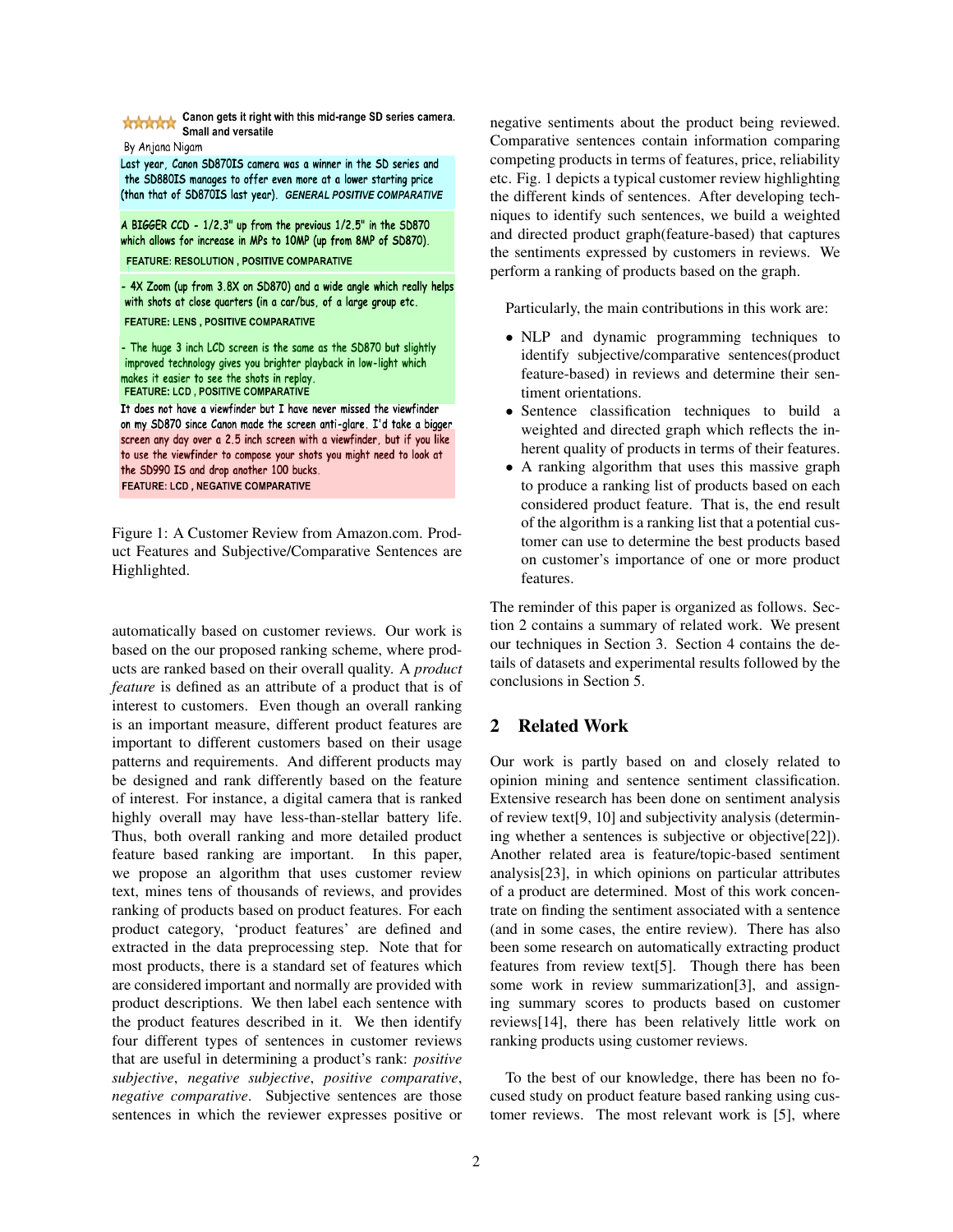the authors introduce a unsupervised information extraction system which mines reviews to build a model of important product features, and incorporate reviewer sentiments to measure the relative quality of products. Our work differs from theirs in the following aspects: (1) We use a keyword matching strategy to identify and tag product features in sentences, (2) We use different strategies to assign sentiment orientation to sentences, and incorporate comparisons between different products in our model and (3) Based on sentence classification, we build a product graph for each product feature. By mining this graph, we are able to comprehensively rank products based on reviews they have received.

### 3 Product Ranking Methodology

### 3.1 Identifying Product Features

Product features are attributes that provide added functionality to products. In the product description, manufacturers tend to highlight their product features from different (often contradicting) perspectives. The combination of features available in a product influences the purchasing decision of a customer. Some consumers typically seek an optimized combination of features to satisfy their needs, while others may focus on a single feature. There has been some research on automatically identifying the different features of a product that customers are concerned about[5]. There has been earlier research on identifying product features and feature sentences, which is not the focus of this paper. We assume that product features associated with a product domain are given. We manually gathered product feature sets for two product cateogories: *Digital Cameras* and *Television* based on the official consumer reports<sup>2</sup>. This is a one-time pre-processing overhead that can be done relatively easily by someone being familiar with a product domain. Table 1 shows the different product features and their major associated synonym sets. The use of synonyms is motivated by the fact that customers use different words/spelling variants to describe product features. To test the effectiveness of our feature-finding mechanism, we randomly picked 1000 review sentences from our review pool and manually labeled each sentence with the product features described. This small dataset was used to evaluate the performance of our feature-finding strategy. The precision and the recall of the keyword strategy for digital camera data were 0.853 and 0.807 respectively. Therefore, we are able to find a major portion of feature sentences using this simple yet effective strategy.

In our review dataset containing 1516001 sentences, we observed that around 16% of sentences describe one or more of these features. To tag each sentence with features, we use a simple strategy: if the sentence contains one of the words/phrases in the synonym set for a product feature, we mark it as describing the feature. Since we have defined these features manually, we describe them in greater detail. For Digital Cameras, *flash* is an important feature for indoor and low-light photography. *Battery* life is a sought-after feature that details the kind of batteries used. *Focus* talks about auto-focus or manual focus capabilities. *Lens* is a critical factor for professional photographers purchasing high-end cameras. The *Optical* feature encompasses digital zoom and optical zoom. *LCD* represents the digital display/screen that lets a user see how a photo will look like. *Resolution* refers to the sharpness, or detail, of a picture. *Burst* is used to describe the rapid fire and continuous shooting capabilities. *Memory* determines the number of pictures that can be taken and *Compression* determines how file size of a photo is shrunk. For the Television segment, the *Sound* feature is useful for users interested in audio quality (some TVs come with an extra set of speakers to create surround sound). *Reflectivity/Anti-glare* is important for the viewing experience. *Size* represents the size, height, weight of a television screen. *Connections* means the number and type of input ports available for hooking up devices to the television. The richness/quality of the images displayed are described in *Picture quality*. Users are also interested in the remote control device available with the television. *Resolution* refers to the number of pixels or lines displayed on the screen. *Adjustment* is the ability/mode that expands or compresses an image to fill the screen better. *Picture-in-picture(PIP)* feature allows a user to watch two channels at once. *Film-Mode/CineMotion* improves the movie-watching experience, which may be important to some users.

### 3.2 Sentence Labeling

Customers express their opinions about products in multiple ways. We identify two kinds of sentences that are useful while ranking products: Subjective Sentences and Comparative Sentences. Before doing this task, we use MxTerminator[11] to split reviews into sentences because a typical customer review comprises of several sentences. We formally define the different types of sentences below:

Definition 3.1. Subjective Sentence( $SS$ ) A sentence expressing direct praise or deprecation about a product. Ex. *This camera has excellent shutter speed.*

**Definition 3.2. Comparative Sentence** $(CS)$  A sentence which indirectly express an opinion by performing a

<sup>2</sup>http://www.consumerreports.org/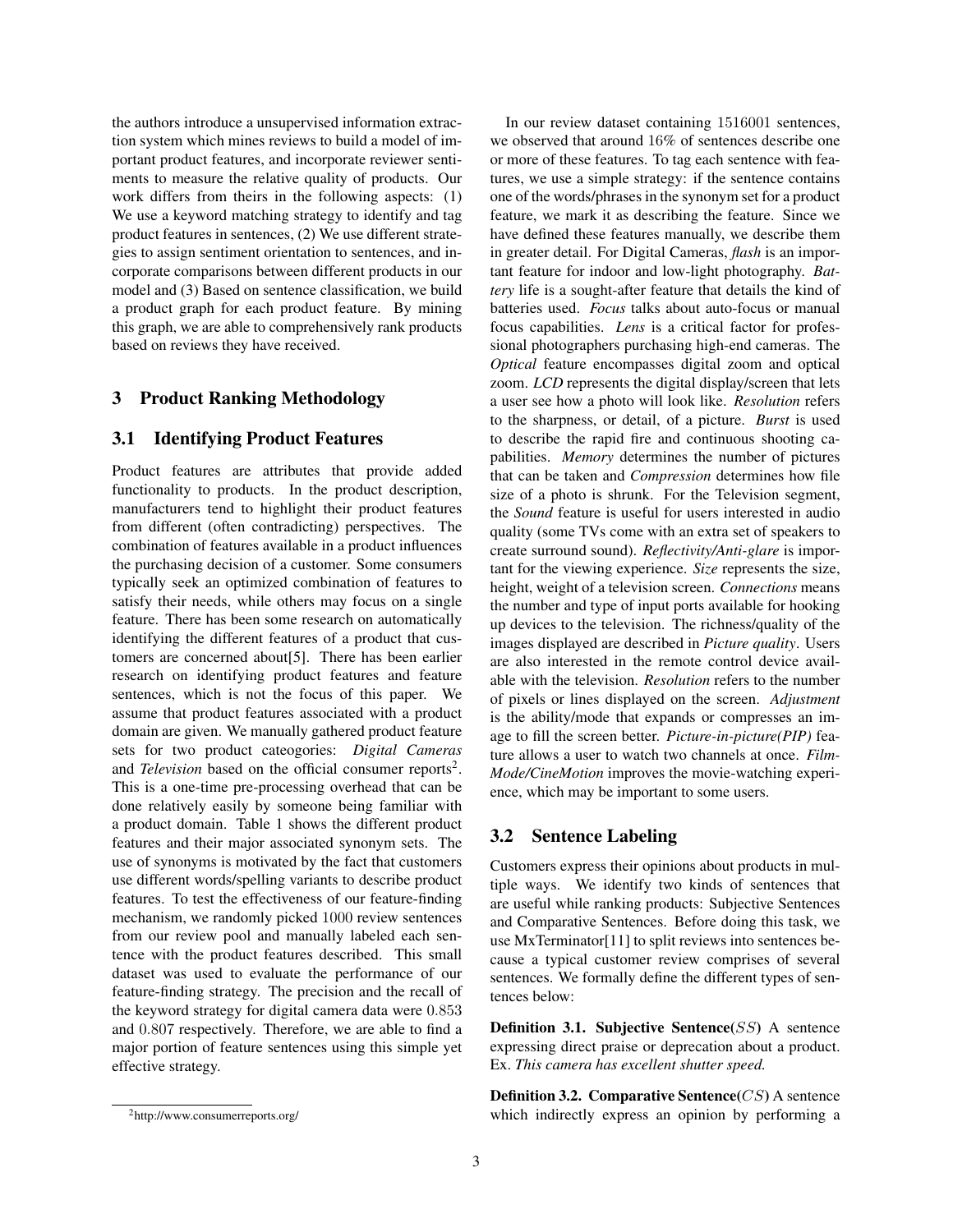Table 1: Keywords Representing 10 Most Important Product Features for *Digital Camera* and *Television* Domains

| Digital Camera                                 |                                              |
|------------------------------------------------|----------------------------------------------|
| resolution pixel megapixel                     | connection input output                      |
|                                                | component video composite video HDMI         |
| lens wide angle normal range                   | adjustment stretch zoom expand compress      |
| optical zoom optical zoom digital zoom         | film-mode frame theatrical 3:2 pull-down     |
|                                                | motion compensation CineMotion               |
| $memory$ megabytes $MB$                        | pip picture-in-picture dual-tuner pop        |
|                                                | picture-outside-picture two-tuner            |
| burst continuous shutter recovery motion sport | resolution $ 1080p 1080i 720p$               |
| battery batteries power                        | screen anti-glare reflectivity burn-in shiny |
|                                                | screensaver pixel-shift                      |
| focus exposure manual iso                      | picture image picture quality image quality  |
| LCD screen                                     | sound sound quality speaker stereo audio     |
| compression compress jpeg                      | size height width depth weight inch          |
| flash light                                    | remoter remote gear universal                |

comparison between two products. Ex. *I think the coolpix is better than the canon sd1200.*

Definition 3.3. Product Comparative Sentence( $PCS$ ) A PCS is a comparative sentence and contains at least one product name. Ex. *This TV has much better sound quality when compared to the sony bravia.*

## 3.3 Identifying Comparative Sentences

There has been some earlier research[16, 17] regarding identification of comparative sentences in text. These techniques use keyword comparison $(KW)$  contains 126 words, some of which are explicit("outperform, exceed, compare, superior, etc.") and others are implicit("prefer, choose, like, etc.")), sentence semantics, and sentence structure to identify comparative sentences. To identify part-of-speech tags, CRFTagger[12], a java-based conditional random field part-of-speech (POS) tagger for English is employed. We build on these techniques and use the following rules for identifying comparative sentences:

- Check if the sentence contains any comparative keywords in KW;
- Recognize any words with POS tags  $\in$  { JJR(comparative adjective), RBR(comparative adverb), JJS(superlative adjective), RBS(superlative adverb) };
- Scan if any predefined structural patterns are present in the sentence (as  $\langle$  word $\rangle$  as, the same as, similar to, etc.).

Note that not all sentences satisfying these rules are comparative sentences in terms of product comparison. For example, the sentence "*I bought this camera for my son because he got a higher grade in his second statistical exam.*" does not show any comparative meanings or implications over other camera products. Therefore, we propose a more refined technique to find comparative sentences specifically related to product comparisons in our previous work[21]. We use a dynamic programming technique (longest common subsequence) to identify product-product comparison pairs in a comparative sentence. We use only comparative sentences which contain at least one product name which is different from the product the sentence is describing while building our ranking model. In [21], we have shown that we get a precision of 82% and a recall of 80% approximately.

# 3.4 Identifying Sentence Sentiment Orientation

In this section, we describe how we assign sentiment orientations for a sentence. We only consider positive and negative sentiments in this work. Unfortunately, dictionaries and other sources like WordNet[13] do not include sentiment orientation information for each word. Some researchers[18] have used supervised learning algorithms to infer the sentiment orientation of adjectives and adverbs from constraints on conjunctions. [9] contains a summary of existing sentiment analysis techniques. In this paper, we use a simple yet powerful method by utilizing a positive word set(POS) and a negative word set(NEG) developed in the MQPA project[19]. We also add some words of our own. At the end of this process, we get a list of 1974 words for the positive set and 4605 words for the negative set. We use a simple technique to identify the orientation of a sentence using these words. If the sentence contains a word that is in the positive word set, we label this sentence with a positive tag. Negative sentiment words are handled similarly. However, many customers do not like to express their opinions by using assertive sentences but using some negations in their reviews. In this case, the orientation should be switched. We constructed a set of 28 negation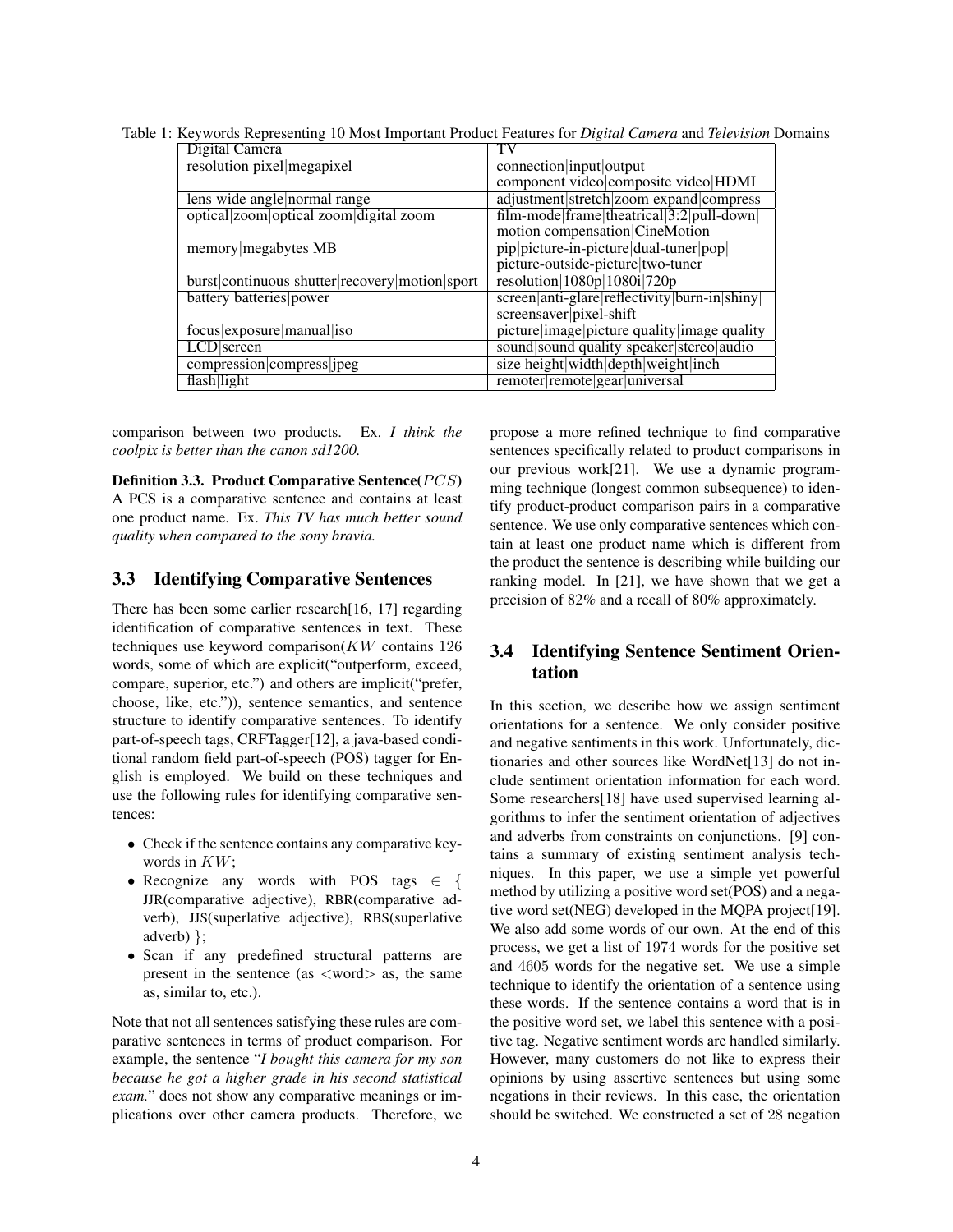words manually. It should be mentioned that we determine the sentence orientation for comparative sentences as well using the same list of sentiment words. A precision of 82% and a recall of 86% approximately can be achieved and shown in [21].

# 3.5 Constructing the Product Graph

We use the subjective and comparative sentences found to construct a directed and weighted graph for each product feature that can be mined to reveal the relative quality of products. The product graph for feature  $f$  is defined as follows:  $G_f = (V, E)$  where

- *V* is a set of nodes,  $V = \{p_i \mid$  each node represents a product,  $0 < i < n$ ,
- $\bullet$  E is a set of node pairs, called arcs or directed edges. An arc  $e = (p_i, p_j)$  is considered to be directed from  $p_i$  to  $p_j$ .  $E = \{e_k = (p_i, p_j), \mid W_{e_i} \text{ is } \}$ the weight of the edge  $e_i, 0 \lt i, j \lt n, 0 \lt k \lt \ell$  $m\},\$

where  $n$  is the number of products,  $m$  is the number of edges.

Consider a comparative sentence in the reviews for product  $P_i$  describing feature f. If this sentence compares product  $P_i$  with product  $P_j$ , we add a directed edge from  $P_j$  to  $P_i$ . The second step is to assign a weight to this edge. A comparative sentence occurring in the reviews for product  $P_i$  and comparing it with product  $P_j$  is considered a positive comparative( $PC(P_i, P_j)$ ) if it implies that  $P_i$  is better than  $P_j$ . If it implies that  $P_i$  is worse that  $P_j$ , it is considered a negative comparative( $NC(P_i, P_j)$ ). For each edge( $P_j, P_i$ ), we count the number of positive  $(PC)$  and negative  $(NC)$ comparative sentences associated with the pair  $(P_i, P_j)$ respectively. We assign the ratio  $PC/NC$  as the weight of the edge linking  $P_j$  to  $P_i$ . The weight of a node is used to represent the inherent quality of a product. For a node  $P_i$ , we use the ratio of the number of positive( $PS$ ) and negative( $NS$ ) subjective sentences ( $PS/NS$ ) as its weight.

### 3.6 Ranking Products

We evaluate the relative importance of each product according to feature  $f$  by using the pRank algorithm described below. The classic PageRank algorithm[20] treats all edges equally and does not take node weights into account. A node has a higher importance if it is pointed to from relatively important nodes. In pRank, we not only consider the relative importance among products, but also take the importance/quality of the product itself into account. This means that the node

Table 2: Product Ranking Results for  $G_f$  in Fig. 2

| Rank | Vertex ID | Score    |
|------|-----------|----------|
|      |           | 0.820731 |
|      |           | 0.072917 |
|      |           | 0.053571 |
|      |           | 0.052781 |

weight is also crucial to the ranking, in addition to the edge weights. The idea can be formalized using the equation below:

 $\textbf{pRank}(P) = [(1 - d) + d * \sum_{i=1}^{n} 1_{\{P_i, P\}} *$  $pRank(P_i) * C_e(P_i)] * C_v(P)$ , where

- pRank $(P)$  is the product ranking of product P;
- pRank $(P_i)$  is the product ranking of product  $P_i$  and  $n$  is the number of incoming links on product  $P$ ;
- $\mathbf{1}_{\{P_i, P\}}$  is an indicator function, s.t.

$$
\mathbf{1}_{\{P_i, P\}} = \begin{cases} 1 & \text{if there is a link from } P_i \text{ to } P \\ 0 & \text{otherwise} \end{cases}
$$

- $C_e(P_i) = \frac{W_e(P_i, P)}{\sum_{j=1}^m W_e(P_i, P_j)}$ , where m is the number of outbound links on product  $P_i$ ,  $P_j$  are the nodes pointed to from  $P_i$  and  $W_e(P_i, P_j)$  is the weight of the edge  $(P_i, P_j)$ . It is the edge weight contributor to the ranking of product  $P$ ;
- $C_v(P) = \frac{W_v(P,P)}{\sum_{t=1}^n W_v(P_t,P_t)}$ . It is the node weight contributor to the ranking of product  $P$ .

Let us illustrate the ranking process using a simple example. We have four products(A, B, C, D) which we wish to rank according to product feature  $f$ . The numbers of positive/negative, subjective/comparative sentences labeled with feature f are listed below.

$$
PS_f(A) = 1, PS_f(B) = 2, PS_f(C) = 3, PS_f(D) = 4
$$
  
\n
$$
NS_f(A) = 3, PC_f(B, A) = 3, PC_f(B, C) = 7
$$
  
\n
$$
PC_f(B, D) = 3, PC_f(A, C) = 2, NC_f(B, C) = 2
$$

Based on these sentence statistics, we build a product graph  $G_f$  (see Fig. 2). Edge weights are determined by comparative sentences, and node weights are determined by subjective sentences. Since the reviews of product C have 7 positive comparative sentences mentioning product  $B$  (and feature  $F$ ), and 2 negative comparative sentences mentioning  $B$  (and feature  $f$ ), there is an edge from  $C$  to  $B$  with weight 3.5. It must be mentioned that to prevent edges with infinite length (when the number of negative comparative sentences is 0), we set the minimum value of the denominator to 1 while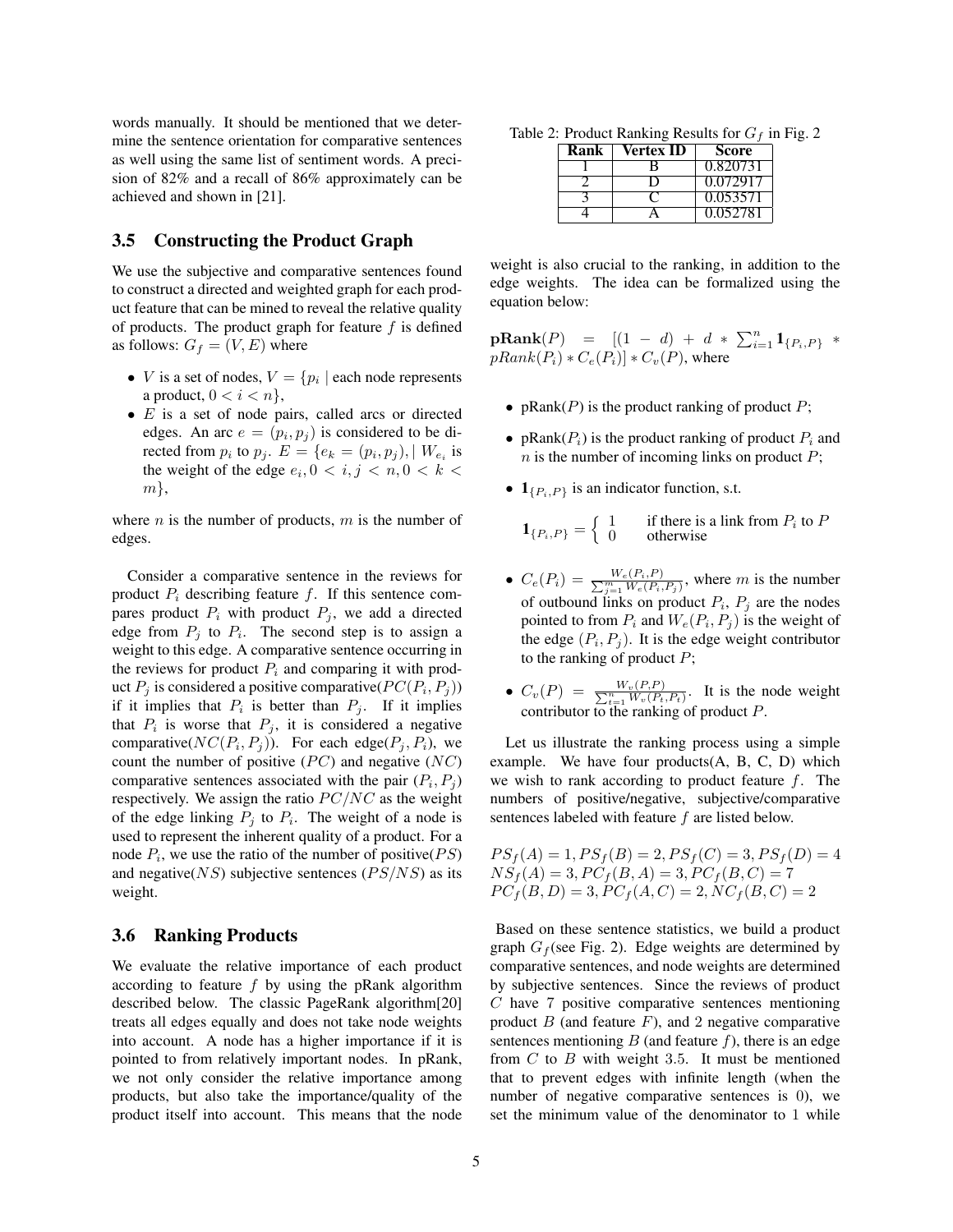

Figure 2: A Simple Ranking Example With a Product Graph  $G_f$  Having 4 Products Regarding a Specific Feature  $f$  ( $\dot{f}$ ) means positive and  $\dot{f}$ ) means negative)

computing edge weights. By using our algorithm, we get the ranking score for each node shown in the Table 2. The ranking order(the smaller, the product better) for this graph is  $B \to D \to C \to A$ . From the graph, we clearly see that A, C, D are worse than B because all of them have edges pointing to B. D has more positive subjective sentences than A, C and their comparative weights with B are approximately equal. C has a better ranking than A because (i) two sentences say A is better than C and (ii) reviews for A contain 1 positive/3 negative subjective sentences while reviews for C contain 3 positive subjective sentences. Algorithm 1 below summarizes our ranking methodology.

### 4 Experiment Results

In this section we evaluate the performance of our ranking algorithm. We conduct our experiments on customer reviews from two different product categories (Digital Camera and Televisions) from Amazon.com. Further details about the datasets and the APIs used to generate this data can be found at  $A$ mazon.com<sup>3</sup> and BrowseNodes.com<sup>4</sup>. The Digital Camera dataset contains 83005 reviews (for 1350 products) and Television dataset contains 24495 reviews (for 760 products) collected by August, 2009. Table 3 and Table 4 show the relevant statistics for these two datasets: total number of sentences, frequency of occurrence of different product features, number of subjective and comparative sentences and their sentiment orientations. To evaluate our ranking algorithm, we first perform product ranking based on the overall quality. To determine the overall rank of a product, we include all comparative and subjective sentences in our database while constructing

### Algorithm 1 pRank Rank Products for Feature f

**Require:** Product Feature( $f$ ), Product Category( $Cat$ ).

Ensure: The ranking list of products belonging to category  $Cat$  for the feature  $f$ .

- 1: XML\_Data =  $Download(Cat)$ ;
- 2:  $SENT = Get\_Sentence(XML\_Data);$
- 3: LSENT = Label(SENT,  $F$ );
- 4:  $\{PS, NS, PC, NC\} \leftarrow LSENT;$
- 5: for each sentence  $s \in \{PC, NC\}$  do
- 6: Find all product comparison pairs  $\{p_i, p_j\}$  using dynamic programming;
- 7: Pair  $\leftarrow \{p_i, p_j\}$  + 'Pos' or 'Neg';
- 8: end for
- 9: Count  $PS_{p_i}, NS_{p_i}, PC_{p_i, p_j}, NC_{p_i, p_j}$  related to all products;
- 10: for each product  $p_i$  do
- 11: **for** each product  $p_i$  **do**
- 12: if  $i == j$  then
- 13:  $Matrix[i, i] = PS_{p_i}/NS_{p_i};$
- 14: else

15: 
$$
Matrix[i, j] = PC_{p_j, p_i}/NC_{p_j, p_i};
$$

- 16: end if
- 17: end for
- 18: end for
- 19: Ranking List = Rank( $Matrix[]$ );
- 20: return Ranking List;

the product graph. There is no filtering done for product features. We then mine this overall graph  $G<sub>overall</sub>$ using the ranking algorithm described in Section 3.6. To evaluate the effectiveness of this ranking strategy, we compare our results with a ranking performed by domain experts. The results indicate that our product ranking strategy achieves significant agreement with evaluations done by subject experts with several years of experience and insight in their respective fields. Approximately, an average overlapping probability of 62% could be achieved for different price bins for cameras and televisions. More details about this evaluation can be found in[21]. In this paper, we focus on the feature-specific ranking obtained by mining the individual product graphs generated for each product feature. Intuitively, the feature-specific ranking should not be dramatically different from the overall ranking. If we have chosen a relevant set of product features that customers are interested in, then the top-ranked products in these lists should not rank badly in the overall list. However, it is quite likely that there are significant differences in the ranking order of these products, especially at the top. To clarify this intuition, we give the following example: If a product ranks in the top 5 products according to feature  $f$ (Ex. lens), then the probability that it ranks in the

<sup>3</sup>http://www.amazon.com/

<sup>4</sup>http://www.browsenodes.com/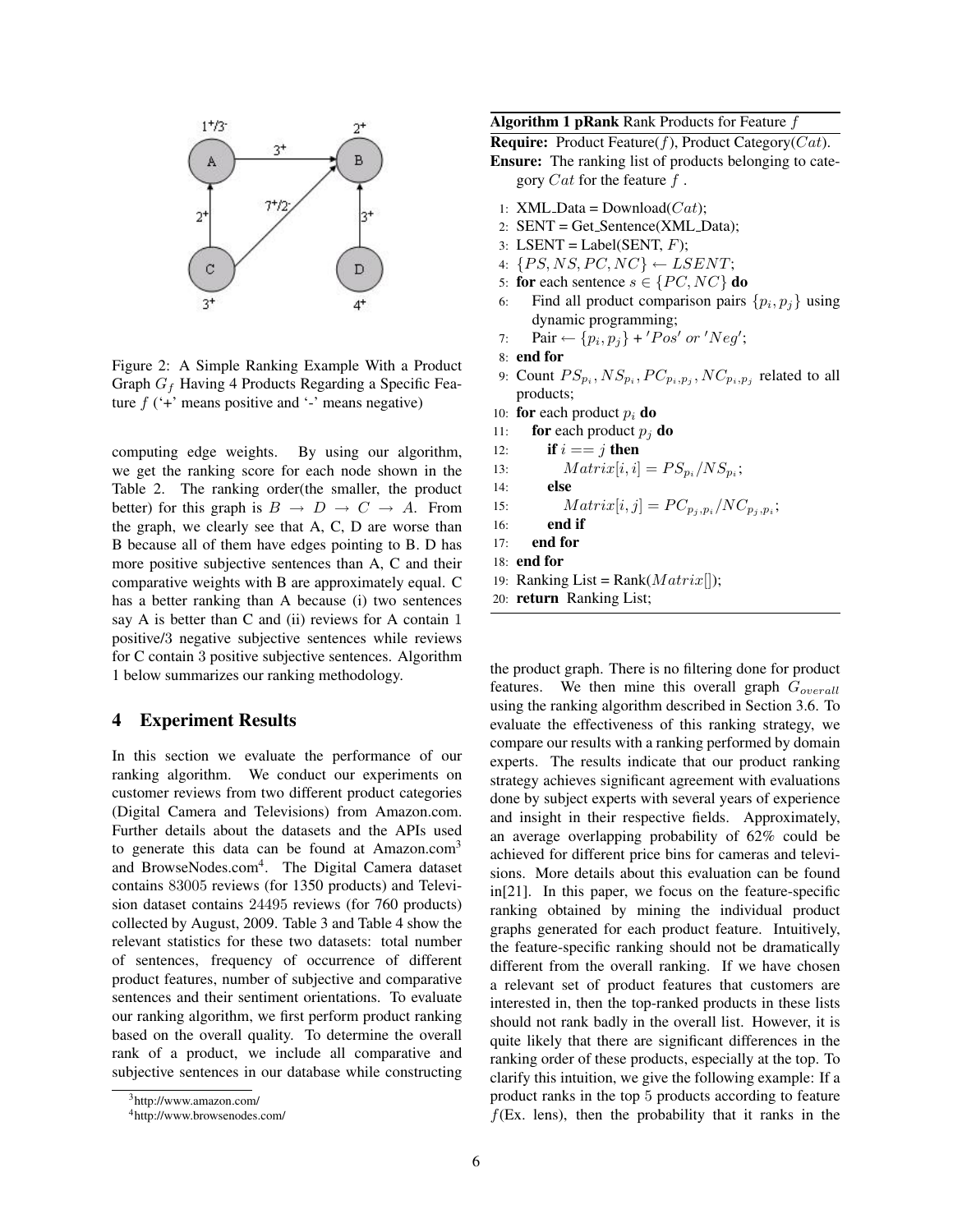| Feature/Overall       | No. of Sentences | No. of Subjective Sentences |       | No. of Comparative Sentences |          |
|-----------------------|------------------|-----------------------------|-------|------------------------------|----------|
|                       |                  | Positive<br>Negative        |       | Positive                     | Negative |
| Flash                 | 48378            | 10045                       | 8202  | 1358                         | 514      |
| <b>Battery</b>        | 42461            | 4838                        | 6439  | 1030                         | 533      |
| Focus                 | 42393            | 7306                        | 7241  | 1389                         | 720      |
| Lens                  | 36371            | 4678                        | 5313  | 1055                         | -437     |
| Optical               | 28658            | 3771                        | 3196  | 842                          | 338      |
| Lcd                   | 25874            | 4357                        | 3587  | 755                          | 216      |
| Resolution            | 14992            | 1768                        | 1647  | 579                          | 227      |
| Burst                 | 14362            | 2925                        | 2726  | 523                          | 189      |
| Memory                | 10794            | 1225                        | 1652  | 365                          | 143      |
| Compression           | 1780             | 225                         | 236   | 78                           | 29       |
| <b>Digital Camera</b> | 1469940          | 71565                       | 97349 | 16246                        | 10890    |

Table 3: Breakdown of Subjective/Comparative Sentences(Digital Camera)

Table 4: Breakdown of Subjective/Comparative Sentences(TV)

| Feature/Overall        | No. of Sentences | No. of Subjective Sentences |       | No. of Comparative Sentences |          |
|------------------------|------------------|-----------------------------|-------|------------------------------|----------|
|                        |                  | Negative<br>Positive        |       | Positive                     | Negative |
| Sound                  | 13877            | 1599                        | 1933  | 456                          | 303      |
| Screen                 | 9021             | 1374                        | 1457  | 501                          | 344      |
| <b>Size</b>            | 7214             | 492                         | 516   | 342                          | 214      |
| Connection             | 6299             | 465                         | 641   | 239                          | 163      |
| Resolution             | 6155             | 286                         | 306   | 418                          | 256      |
| <b>Picture Quality</b> | 4987             | 2847                        | 1750  | 201                          | 65       |
| Remoter                | 4554             | 619                         | 715   | 175                          | $\Gamma$ |
| Adjustment             | 1704             | 170                         | 215   | 74                           | 48       |
| <b>PIP</b>             | 1205             | 139                         | 175   | 49                           | 43       |
| Film-Mode              | 1022             | 167                         | 158   | 53                           | 23       |
| TV                     | 460610           | 17843                       | 28510 | 10224                        | 9162     |

bottom 5 products overall should be very low. Similarly, if a product has high overall rank, then it should rank Table 5: The Relative Feature Fraction( $RFF_f$ ) for Digihighly according to some features.

Another aspect of our feature ranking methodology is the relative importance of different product features. A valid question that can be asked is: Which product features are customers looking for when making their choices? To answer this question we define two metrics, Relative Feature Fraction( $RFF$ ) and Importance of Feature $(IF)$ .

Definition 4.1. Relative Feature Fraction:  $RFF_f =$  $\frac{N_f}{\sum_{\epsilon} I}$  $\frac{N_f}{f N_f}$  \*100%, where  $N_f$  is the number of sentences labeled with feature  $f$ .

Definition 4.2. Importance of Feature:  $IF_f$  =  $\frac{|X \cap Y_f|}{|X|} * 100$ , where  $X = \{\text{top } 10\% \text{ of overall ranked}\}$ products}, and  $Y_f = \{ \text{top } 10\% \text{ of products according to } \}$ feature  $f$ .

Table 5 shows the  $RFF$  for different features in Digital Camera and Television categories respectively. We observe that customers are mentioning *flash* and *sound* (for Camera and TV) product features in their reviews most often. However, a higher  $RFF$  does not always indicate greater importance of a feature. The importance of tal Camera and TV

| <b>Digital Camera</b> | $RFF_f$   | TV                     | RFF      |
|-----------------------|-----------|------------------------|----------|
| Flash                 | $18.18\%$ | Sound                  | 24.76%   |
| <b>Battery</b>        | 15.96%    | Screen                 | 16.10%   |
| Focus                 | 15.93%    | <b>Size</b>            | 12.87%   |
| Lens                  | 13.67%    | Connection             | 11.24%   |
| Optical               | $10.77\%$ | Resolution             | 10.98%   |
| LCD                   | $9.72\%$  | <b>Picture Quality</b> | $8.90\%$ |
| Resolution            | 5.63%     | Remoter                | 8.13%    |
| <b>Burst</b>          | 5.40%     | Adjustment             | $3.04\%$ |
| Memory                | $4.06\%$  | <b>PIP</b>             | 2.15%    |
| Compression           | $0.67\%$  | Film-Mode              | $1.82\%$ |

Table 6: Importance of Feature( $IF_f$ ) for Digital Camera and TV

| <b>Digital Camera Features</b> | IF.  | <b>TV</b> Features      | $IF_{f}$ |
|--------------------------------|------|-------------------------|----------|
| Lens                           | 79.9 | <b>Size</b>             | 78.7     |
| Resolution                     | 79.8 | Film-Mode               | 72.3     |
| Optical                        | 77.5 | <b>Picture Quality</b>  | 70.7     |
| Focus                          | 76.3 | Connection              | 69.1     |
| Memory                         | 76.3 | $\overline{\text{PIP}}$ | 69.1     |
| <b>Burst</b>                   | 75.2 | Sound                   | 67.5     |
| Led                            | 74.1 | Remoter                 | 67.5     |
| Flash                          | 72.9 | Adjustment              | 64.3     |
| <b>Battery</b>                 | 71.6 | Screen                  | 61.2     |
| Compression                    | 68.4 | Resolution              | 612      |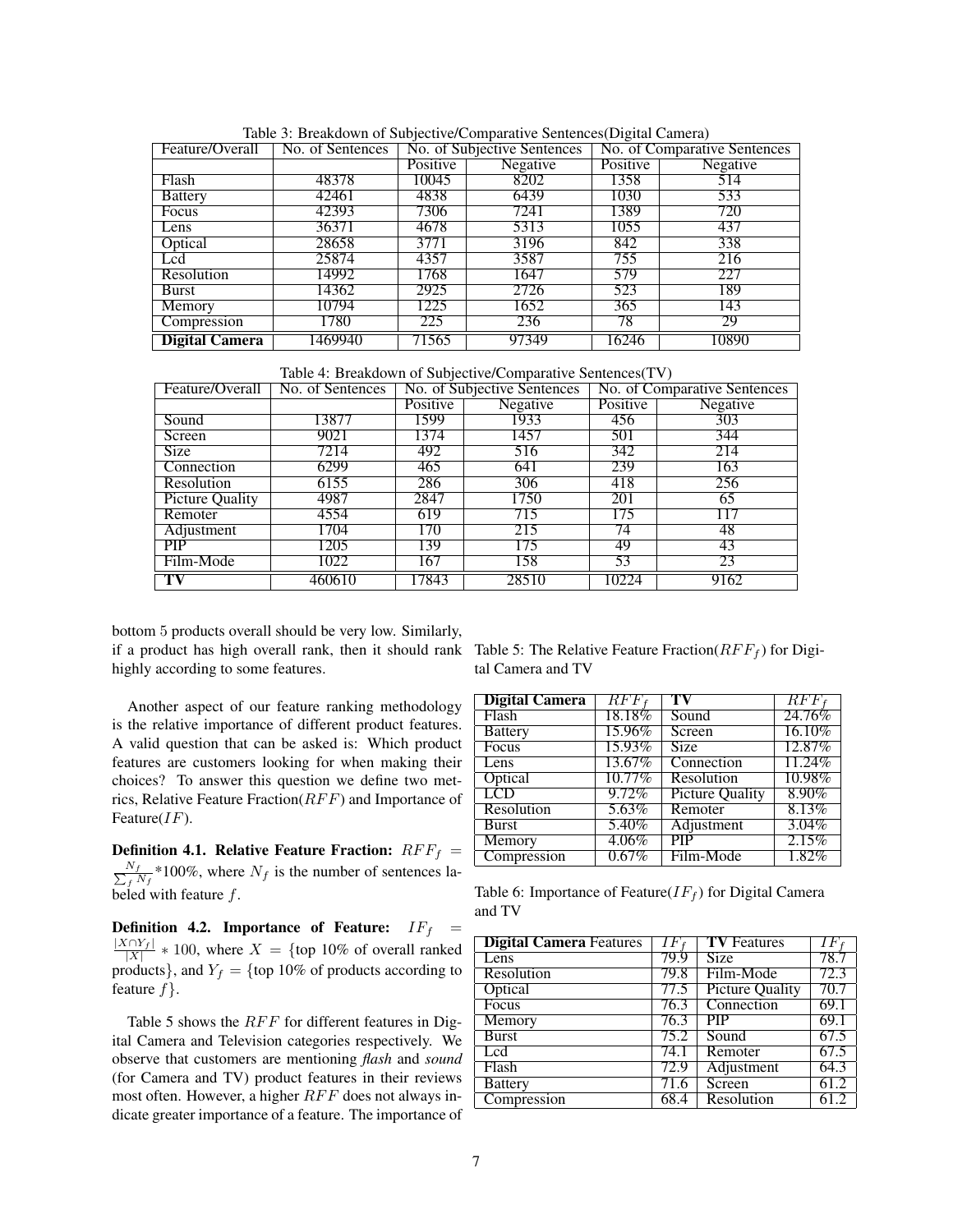| Lens                           | <b>Resolution</b>              | <b>Optical</b>                 | Focus                          |
|--------------------------------|--------------------------------|--------------------------------|--------------------------------|
| PENTAX K100D SUPER             | <b>CANON POWERSHOT SD200</b>   | <b>CASIO EXILIM PRO</b>        | <b>CASIO EXILIM PRO</b>        |
| KODAK EASYSHARE ONE            | <b>NIKON COOLPIX S4</b>        | KODAK EASYSHARE ONE            | KODAK EASYSHARE ONE            |
| <b>CANON POWERSHOT SD500</b>   | NIKON COOLPIX L3               | <b>CANON POWERSHOT SD550</b>   | PANASONIC DMC-FX37A 10.1MP     |
| <b>CANON POWERSHOT SD990IS</b> | NIKON COOLPIX S600             | <b>CANON POWERSHOT SD990IS</b> | <b>CANON POWERSHOT S60</b>     |
| NIKON COOLPIX L3               | <b>KODAK EASYSHARE C653</b>    | NIKON COOLPIX 3200             | <b>CANON POWERSHOT SD990IS</b> |
| NIKON COOLPIX 8400             | NIKON COOLPIX P90              | NIKON COOLPIX L3               | NIKON COOLPIX 3200             |
| NIKON COOLPIX L1               | NIKON COOLPIX L4               | NIKON COOLPIX S500             | PENTAX OPTIO P70               |
| <b>KODAK EASYSHARE C653</b>    | SONY ALPHA A700K               | <b>HP PHOTOSMART M537</b>      | <b>NIKON COOLPIX L3</b>        |
| NIKON COOLPIX P6000            | NIKON COOLPIX P50              | NIKON COOLPIX P50              | NIKON COOLPIX 8400             |
| NIKON COOLPIX L4               | PENTAX OPTIO 60                | NIKON COOLPIX 7600             | <b>NIKON COOLPIX L1</b>        |
| <b>Memory</b>                  | Burst                          | LCD                            | Flash                          |
| KODAK EASYSHARE ONE            | <b>CASIO EXILIM PRO</b>        | KODAK EASYSHARE ONE            | KODAK EASYSHARE ONE            |
| <b>CANON POWERSHOT S80</b>     | <b>CANON POWERSHOT SD500</b>   | PANASONIC DMC-FX37A 10.1MP     | <b>CASIO EXILIM PRO</b>        |
| PANASONIC DMC-FX37A 10.1MP     | PANASONIC DMC-FX37A 10.1MP     | <b>CANON POWERSHOT S80</b>     | PANASONIC DMC-FX37A 10.1MP     |
| PENTAX OPTIO A10               | <b>CANON POWERSHOT S80</b>     | PENTAX OPTIO A10               | <b>NIKON COOLPIX S200</b>      |
| <b>CANON POWERSHOT SD990IS</b> | <b>CANON POWERSHOT S60</b>     | <b>CANON POWERSHOT SD990IS</b> | SONY DSCP150 7MP               |
| NIKON COOLPIX 3200             | <b>CANON POWERSHOT SD990IS</b> | NIKON COOLPIX 3200             | CANON EOS 1D                   |
| OLYMPUS SP-550UZ 7.1MP         | NIKON COOLPIX 3200             | <b>CANON POWERSHOT S400</b>    | NIKON COOLPIX 8400             |
| NIKON COOLPIX 4300             | NIKON COOLPIX 995              | <b>CANON POWERSHOT G3</b>      | <b>NIKON COOLPIX L1</b>        |
| <b>CANON POWERSHOT S410</b>    | <b>CANON POWERSHOT S100</b>    | SONY DSCP150 7MP               | <b>NIKON COOLPIX P90</b>       |
| NIKON COOLPIX 8400             | <b>NIKON COOLPIX L3</b>        | NIKON COOLPIX S500             | SONY ALPHA A700K               |
| <b>Battery</b>                 | Compression                    | <b>Overall Quality</b>         |                                |
| <b>CANON POWERSHOT SD990IS</b> | <b>CANON POWERSHOT A620</b>    | <b>NIKON COOLPIX L1</b>        |                                |
| NIKON COOLPIX S4               | <b>CANON POWERSHOT SD300</b>   | PANASONIC DMC-FX37A 10.1MP     |                                |
| NIKON COOLPIX S500             | KODAK EASYSHARE ZD710          | <b>CANON POWERSHOT A990IS</b>  |                                |
| NIKON COOLPIX L3               | <b>CANON POWERSHOT S100</b>    | <b>NIKON COOLPIX P90</b>       |                                |
| <b>KODAK EASYSHARE C653</b>    | NIKON COOLPIX 8700             | <b>HP PHOTOSMART M537</b>      |                                |
| <b>HP PHOTOSMART M537</b>      | NIKON COOLPIX 4300             | <b>CANON POWERSHOT A70</b>     |                                |
| <b>NIKON COOLPIX P90</b>       | <b>NIKON COOLPIX L3</b>        | NIKON COOLPIX 8800             |                                |
| NIKON COOLPIX P6000            | NIKON COOLPIX P50              | <b>FUJIFILM FINEPIX A330</b>   |                                |
| NIKON COOLPIX L4               | <b>CANON POWERSHOT S230</b>    | KODAK EASYSHARE C653           |                                |
| SONY ALPHA A700K               | <b>CANON POWERSHOT A95</b>     | <b>OLYMPIS STYLUS 550</b>      |                                |

Table 7: Top 10 Rated Digital Cameras for Each Feature and Overall Ranking

a feature should reflect the role a feature plays in influencing a customer. The  $IF$  metric measures the agreement between the overall ranking and feature-specific ranking. The values for  $IF$  for different product features are shown in Table 6. They indicate that our product feature-based ranking is consistent with overall ranking (which is verified previously by comparing with expert ranking [21]). In addition, this ratio should not be close to 1 because overall quality is different from feature quality. Table 6 also tells us that lens (Digital Camera) and size (Television) are the leading factors influencing the overall quality of a product. Table 7 shows the top 10 cameras according to the overall ranking and featurespecific ranking. These results are consistent with the arguments made earlier.

# 5 Conclusion

Recent trends have indicated that large numbers of customers are switching to online shopping. Online customer reviews are an unbiased indicator of the quality of a product. However, it is difficult for users to read all reviews and perform a fair comparison. We describe a methodology and algorithm to rank products based on their features using customer reviews. First, we manually define a set of product features that are of interest to the customers. We then identify subjective and comparative sentences in reviews using text mining techniques. Using these, we construct a feature-specific product graph that reflects the relative quality of products. By mining this graph using a page-rank like algorithm(pRank), we are able to rank products. We implement our ranking methodology on two popular product categories (*Digital Camera* and *Television*) using customer reviews from Amazon.com. We believe our ranking methodology is useful for customers who are interested in specific product features, since it summarizes the opinions and experiences of thousands of customers.

### 6 Acknowledgement

This work was supported in part by NSF grants CNS-0551639, HECURA CCF-0621443, OCI 0956311, SDCI OCI-0724599, OCI-0956311, IIS-0905205, and DOE grant DE-FG02-08ER25848.